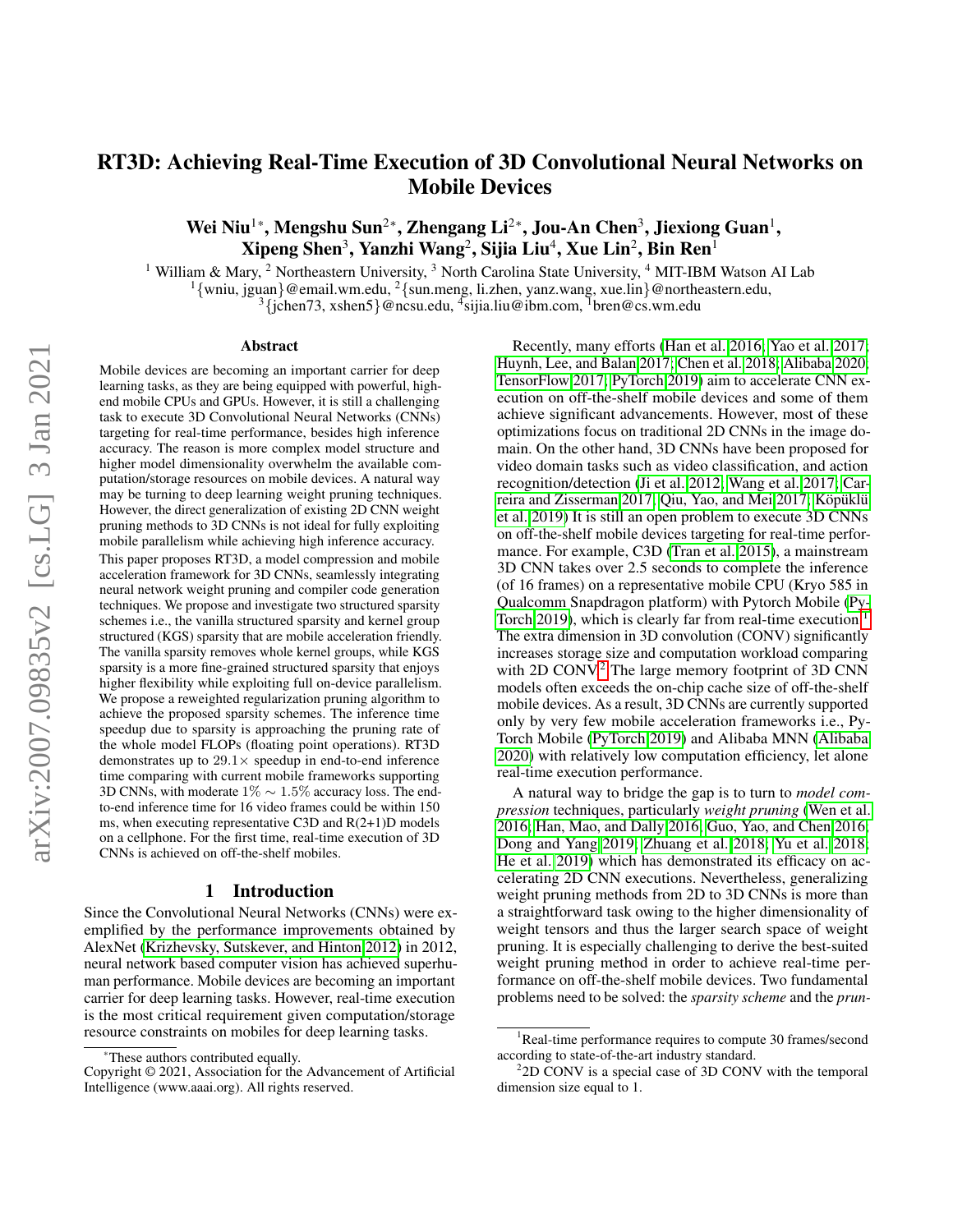*ing algorithm*. The former refers to the *regularity* in pruning, i.e., the specific structural characteristics of CNNs after pruning. The two representative cases for 2D CNNs are the most flexible, irregular pruning scheme that can prune arbitrary weights [\(Han, Mao, and Dally 2016;](#page-7-8) [Guo, Yao, and Chen](#page-7-9) [2016\)](#page-7-9), and the computing platform-friendly filter/channel pruning scheme that prunes whole filters/channels [\(Wen et al.](#page-8-6) [2016;](#page-8-6) [He et al. 2019;](#page-7-11) [Yu et al. 2018\)](#page-8-8). The latter refers to the appropriate algorithm to determine the target weights to remove and train the remaining, non-zero weights. For 2D CNNs, there is also rich literature in heuristic pruning [\(Han,](#page-7-8) [Mao, and Dally 2016;](#page-7-8) [Guo, Yao, and Chen 2016;](#page-7-9) [Dong and](#page-7-10) [Yang 2019\)](#page-7-10) or regularization-based pruning algorithms [\(Wen](#page-8-6) [et al. 2016;](#page-8-6) [Yu et al. 2018;](#page-8-8) [He et al. 2019\)](#page-7-11).

This work develops RT3D framework, including the derivation of best-suited (structured) sparsity scheme and pruning algorithm of 3D CNNs, and the design of the associated compiler-aided acceleration, for off-the-shelf mobile devices. We propose and investigate *two structured sparsity schemes* that are highly mobile acceleration friendly. The first vanilla sparsity scheme achieves sparsity by removing kernel groups in 3D CONV layers. It can achieve straightforward acceleration for on-device inference with the aid of compiler code generation, but it suffers from relatively high accuracy loss as whole kernel groups are pruned. The second, more optimized one is the *kernel group structured* (KGS) sparsity scheme. It is a more fine-grained structured sparsity that enjoys higher flexibility, and will result in a higher accuracy under the same pruning rate. Moreover, it is important to note that the KGS sparsity scheme is beyond a mere tradeoff of accuracy and mobile performance. In fact, with proper support of compiler code generation, the KGS sparsity can *achieve almost the same mobile acceleration (e.g., in frames/second) as the vanilla sparsity*, under the same pruning rate. This is owing to the delicate design of KGS sparsity to match the parallelization mechanism in compiler-assisted mobile acceleration, such that the full on-device parallelism can be exploited.

We further present *three pruning algorithms* to achieve the proposed structured sparsity schemes for 3D CNNs. The first two, i.e., the heuristic algorithm and regularization-based algorithm, are natural generalization from state-of-the-art algorithms on 2D CNN weight pruning. However, they are either greedy algorithm, or suffer from the limitation that all weights will be equally penalized even after convergence of the pruning process. Both result in potential accuracy loss. To overcome these shortcomings, we propose a novel *reweighted regularization pruning* algorithm. The basic idea is to systematically and dynamically reweight the penalties, reducing the penalties on weights with large magnitudes (which are likely to be more critical), and increasing the penalties on weights with smaller magnitudes. It possesses other advantages, such as not introducing additional hyperparameters, and being flexible for either parameter reduction or FLOPs (floating-point operations) reduction, etc.

Seamlessly integrated with above innovations, RT3D also develops the *first* end-to-end, compiler-assisted acceleration framework of 3D CNNs on both mobile CPUs and GPUs (the few prior work are limited to mobile CPUs), and also the

*first* to support different structured sparsity schemes. RT3D achieves up to  $29.1 \times$  speedup in end-to-end inference time comparing with current mobile frameworks supporting 3D CNNs, with moderate 1%-1.5% accuracy loss, on representative CNNs (C3D, R(2+1)D, S3D). The end-to-end inference time for 16 video frames could be within 150 ms.

A brief contribution summary is: (a) sparsity schemes for 3D CNNs which are both flexible and mobile acceleration friendly, (b) highly effective pruning algorithm to achieve such sparsity schemes, (c) compiler-assisted mobile acceleration framework, and (d) for the first time, real-time performance of 3D CNNs can be achieved on off-the-shelf mobile devices using a pure software solution.

## 2 Related Work

#### <span id="page-1-0"></span>2.1 Weight Pruning for 2D CNNs

The rich literature in weight pruning for 2D CNNs can be categorized into *heuristic pruning algorithms* and *regularizationbased pruning algorithms*. The former starts from the early work on irregular, unstructured weight pruning where arbitrary weights can be pruned. [\(Han, Mao, and Dally 2016\)](#page-7-8) adopts an iterative algorithm to eliminate weights with small magnitude and perform retraining to regain accuracy. [\(Guo,](#page-7-9) [Yao, and Chen 2016\)](#page-7-9) incorporates connection splicing into the pruning process to dynamically recover the pruned connections that are found to be important. Later, heuristic pruning algorithms have been generalized to the more hardwarefriendly structured sparsity schemes. In [\(Dong and Yang](#page-7-10) [2019\)](#page-7-10), Transformable Architecture Search (TAS) is adopted to realize the pruned network and knowledge is transferred from the unpruned network to the pruned version. The work [\(Luo, Wu, and Lin 2017\)](#page-8-9) leverages a greedy algorithm to guide the pruning of the current layer with input information of the next layer. The work [\(Yu et al. 2018\)](#page-8-8) defines a "neuron importance score" and propagates this score to conduct the weight pruning process.

Regularization-based pruning algorithms, on the other hand, are more mathematics-oriented and have the unique advantage for dealing with structured pruning problems through group Lasso regularization [\(Yuan and Lin 2006;](#page-8-10) [Liu et al.](#page-8-11) [2018\)](#page-8-11). Early work [\(Wen et al. 2016;](#page-8-6) [He, Zhang, and Sun](#page-7-12) [2017\)](#page-7-12) incorporate  $\ell_1$  or  $\ell_2$  regularization in loss function to solve filter/channel pruning problems. However, there is also one limitation of the direct application of regularization terms – all weights will be penalized equally even after pruning convergence, resulting in potential accuracy loss. A number of subsequent work are dedicated to making the regularization penalty a dynamic and "soft" term. The method in [\(He et al.](#page-7-13) [2018\)](#page-7-13) selects filters based on  $\ell_2$  norm and updates the filters that have been previously pruned. [\(Zhang et al. 2018;](#page-8-12) [Li et al.](#page-8-13) [2019\)](#page-8-13) incorporate the advanced optimization solution framework ADMM (Alternating Direction Methods of Multipliers) to achieve dynamic regularization penalty, thereby improving accuracy. [\(He et al. 2019\)](#page-7-11) proposes to adopt Geometric Median, a classic robust estimator of centrality for data in Euclidean spaces. A common limitation of these improved versions is that the pruning rate for each layer needs to be manually set, which is difficult to derive in prior.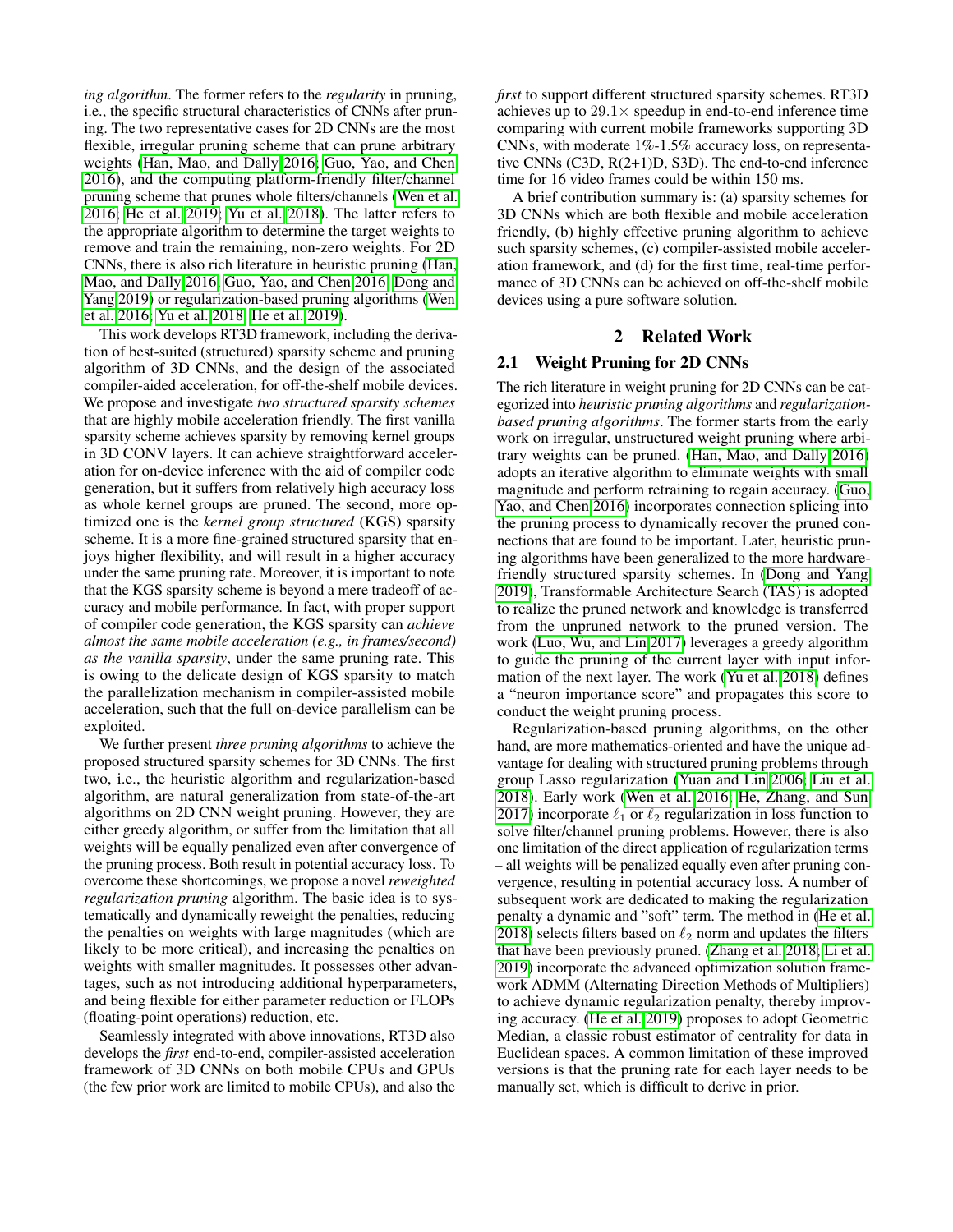#### 2.2 Mobile Acceleration Frameworks of CNNs

TVM [\(Chen et al. 2018\)](#page-7-3), TFLite [\(TensorFlow 2017\)](#page-8-1), Alibaba Mobile Neural Network (MNN) [\(Alibaba 2020\)](#page-7-4) and PyTorch Mobile (PyTorch) [\(PyTorch 2019\)](#page-8-2) are representative compiler-assisted deep learning acceleration frameworks on mobile devices. They mainly focus on end-to-end acceleration for 2D CNNs. Only MNN and PyTorch support 3D CONV on mobile CPUs (no mobile GPU support); while other popular ones (like TVM and TFLite) do not support 3D CONV computation. To the best of our knowledge, our RT3D is the first end-to-end deep learning acceleration framework for 3D CNNs on both mobile CPUs and GPUs. More than that, it is also the first to support the acceleration of various sparsity schemes of 3D CNNs. Moreover, several hardware solutions for 3D CNN acceleration have been proposed, e.g. [\(Hegde et al. 2018;](#page-7-14) [Shen et al. 2018;](#page-8-14) [Chen et al. 2019\)](#page-7-15). Different from these valuable solutions that require special hardware design, RT3D employs a pure software solution on off-the-shelf mobile devices that is more cost-effective.

# 3 Structured Sparsity Schemes for 3D CNNs

This section proposes two structured sparsity schemes of 3D CNNs. We focus on the most computationally intensive convolutional (CONV) layers of 3D CNNs. Let  $W_l \in$  $\mathbb{R}^{M \times N \times K_h \times K_w \times K_d}$  denote the 5-dimensional weight tensor of the  $l$ -th CONV layer of a 3D CNN, where  $M$  is the number of filters; N is the number of input channels;  $K_w$ ,  $K_h$ , and  $K_d$  are the width, height, and depth, respectively, of the 3D CONV kernels. Different from the 2D CONV kernel, the 3D CONV kernel has an additional dimension on the kernel depth, making  $W_l$  a 5-dimensional tensor.

Figure [1](#page-3-0) demonstrates the proposed two structured sparsity schemes for 3D CNNs: *Vanilla Structured Sparsity Scheme* and *Kernel Group Structured (KGS) Sparsity Scheme*. The weight tensor  $W_l$  is first partitioned into *groups of kernels* along the filter and input channel dimensions. Each kernel group consists of  $g_M \times g_N$  (2×2 in Figure [1\)](#page-3-0) 3D kernels. The Vanilla sparsity scheme is shown in Figure [1](#page-3-0) (a), where whole kernel groups are determined to be pruned or not. On the other hand, our proposed KGS sparsity scheme as shown in Figure [1](#page-3-0) (b) is that for the kernels in the same group, weights are pruned at the same locations. This is illustrated better on the right of Figure [1](#page-3-0) (b), where 3D kernels are reshaped into vectors with  $K_s = K_h \times K_w \times K_d$  weights. Consider the  $g_M \times g_N$  kernels in a group, i.e., kernels  $\mathbf{W}_l(m : m + g_M 1, n : n+g_N-1, \ldots;$ ). Weights at the same location in these kernels i.e.,  $W_l(m : m + g_M - 1, n : n + g_N - 1, h, w, d)$  are determined to be pruned or not together, where  $(:, :, h, w, d)$ describes the same location (coordinate) in kernels.

The Vanilla sparsity scheme is a relatively straightforward generalization from structured sparsity schemes [\(Wen et al.](#page-8-6) [2016;](#page-8-6) [Liu et al. 2017;](#page-8-15) [Luo, Wu, and Lin 2017\)](#page-8-9) for 2D CNNs. It can achieve straightforward acceleration for on-device inference with the aid of compiler code generation, but it will obviously suffer from relatively high accuracy loss as whole kernel groups are pruned. On the other hand, the proposed KGS sparsity scheme is a more fine-grained structured sparsity that enjoys higher flexibility. In fact, the Vanilla sparsity

scheme is just a special case of KGS sparsity, and therefore, one can confidently state that the KGS sparsity will result in a higher accuracy under the same pruning rate, as long as effective pruning algorithm has been developed and employed.

It is important to note that the KGS sparsity scheme is beyond a mere tradeoff of accuracy and mobile performance. In fact, with proper support of compiler code generation, the KGS sparsity can *achieve almost the same mobile acceleration performance (e.g., in frames/second) as Vanilla sparsity*, under the same pruning rate. This is owing to the delicate design of KGS sparsity to match compiler-assisted mobile acceleration. For effective mobile acceleration, the whole kernel group will be transformed into matrix multiplication (with input feature map) [\(Chetlur et al. 2014\)](#page-7-16) as shown in the reshaping step of Figure [1](#page-3-0) (b). Accordingly, the KGS sparsity is equivalent to whole column removals in the weight matrix of a kernel group. The computation overhead in whole column removal is minor and can be mitigated by compilers, and the remaining computation is still based on full matrices (albeit smaller). A key observation is that the parallelism degree on off-the-shelf mobile devices is limited, and thus the smaller matrices of remaining weights *have enough size to fully exploit the parallelism provided by mobile devices*. As an illustrative example, suppose that the mobile device can execute 10 operations in parallel while the matrix contains 100 remaining operations. Then the reduced-size matrix can be executed in 10 iterations, achieving full parallelism. As the hardware parallelism can be fully exploited in both Vanilla and KGS schemes (if compiler overhead is negligible), the mobile acceleration performance in terms of FLOPs/second will be almost the same for both pruning schemes, and so does the frames/second performance under the same pruning rate (and FLOPs count). As a result, the proposed KGS sparsity can fully enjoy the benefit of high flexibility in terms of higher accuracy or higher pruning rate.

Please note that the  $g_M \times g_N$  group size needs to be determined in Vanilla and KGS sparsity schemes, in order to achieve the maximum on-device parallelism with low computation overhead. The group size is determined offline with actual mobile testings using synthesized CNN layers. In other words, it will NOT become a hyperparameter in the pruning algorithm.  $g_N = 4$  and  $g_M = 4$  or 8 are preferred to match the SIMD (Single Instruction, Multiple Data) parallelism provided by current mobile CPUs and GPUs. These values are large enough to exploit the on-device parallelism and small enough to provide enough pruning flexibility and accuracy, as shall be seen in the experimental results.

#### 4 Structured Sparsity Learning Algorithms

This section describes three pruning algorithms to achieve the proposed structured sparsity schemes for 3D CNNs. The first two are natural generalization from state-of-the-art algorithms on 2D CNN weight pruning, and the last one is specifically designed to address the limitations in the prior two. Consider a general 3D CNN consisting of L convolutional (CONV) layers. Besides the l-th CONV layer weight tensor  $W_l$ , the bias is denoted by  $b_l$ . The loss function associated with a 3D CNN can be denoted by  $F(\{\mathbf{W}_{l}\}_{l=1}^{L}, {\{\mathbf{b}_{l}\}}_{l=1}^{L})$ . To achieve the proposed group-wise sparsity schemes, weight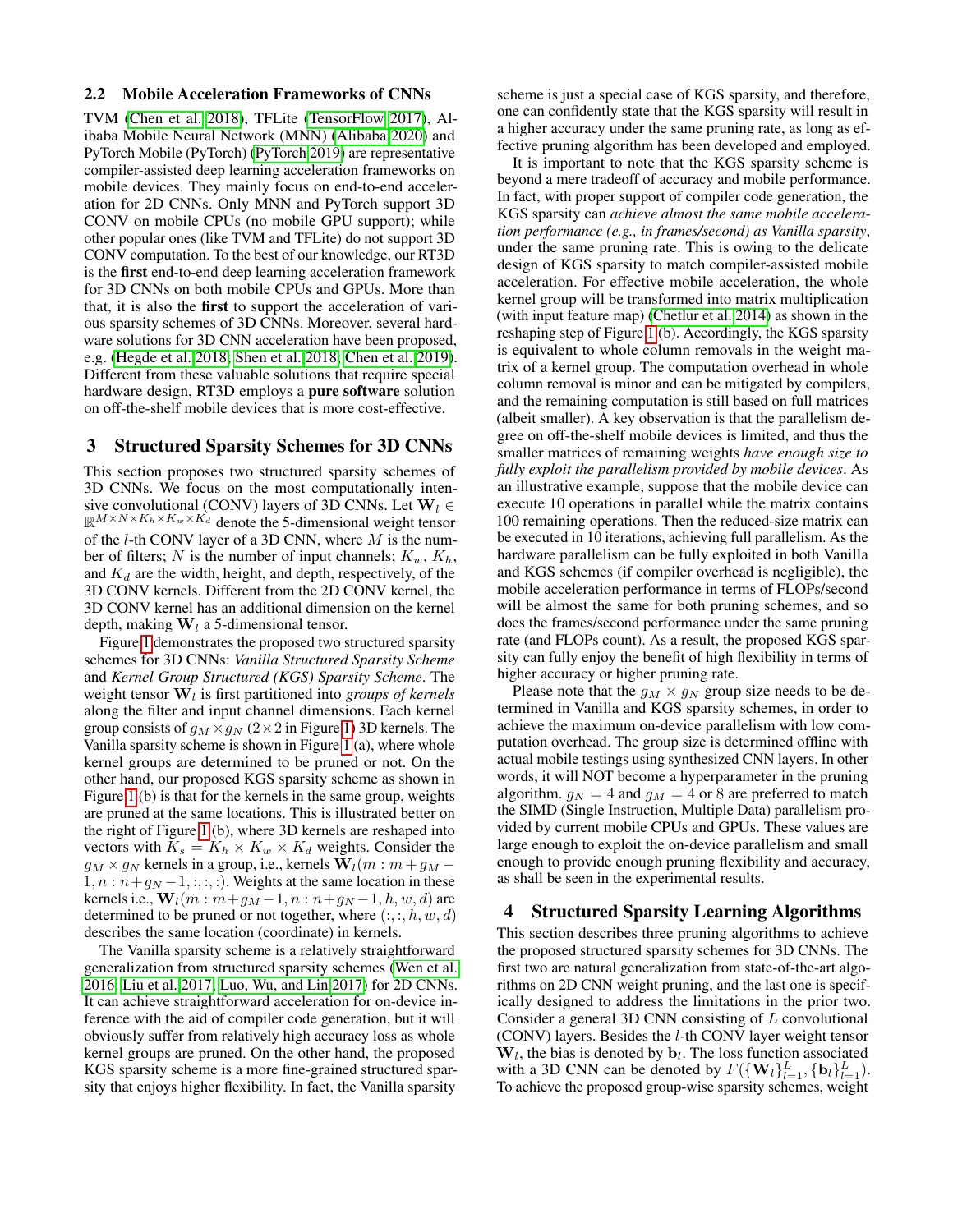<span id="page-3-0"></span>

Figure 1: Proposed structured sparsity schemes: (a) The Vanilla Structured Sparsity. (b) The Kernel Group Structured (KGS) Sparsity for 3D CNNs. A CONV weight tensor is first split into multiple *kernel groups*, each consisting of  $g_M \times g_N$  ( $2 \times 2$  in the figure) 3D kernels. Within the same kernel group, kernels are pruned at the same locations (marked by the grey entries).

tensor  $W_l$  is partitioned into a set of kernel groups along the dimensions of filters and channels, i.e.,  $\{ \mathbf{W}_{l}^{\mathcal{G}_{p,q}} \}$ , for  $p \in [P]$ and  $q \in [Q]$ , where  $P = [M/g_M], Q = [N/g_N]$ , and  $[n]$ denotes the integer set  $\{1, 2, \ldots, n\}$  $\{1, 2, \ldots, n\}$  $\{1, 2, \ldots, n\}$ . Figure 2 provides an illustrative example of kernel groups.

1. Heuristic Pruning Algorithm: As discussed in Section [2.1,](#page-1-0) the prior work has investigated heuristic pruning for 2D CNNs, for both irregular and structured sparsity schemes. The prior work [\(Luo, Wu, and Lin 2017;](#page-8-9) [Yu et al. 2018\)](#page-8-8) are mostly relevant to this work as we also focus on structured sparsity. Motivated by these work, we assign a similar "neuron importance score" to each kernel group (or the same location of kernels in the group), and perform pruning on the current layer with input information of the next layer in a back propagated manner (similar procedure as [\(Luo, Wu, and](#page-8-9) [Lin 2017\)](#page-8-9)). This serves as our heuristic pruning algorithm for the proposed sparsity schemes of 3D CNNs.

2. Regularization-based Pruning Algorithm: adds an additional regularization term to the loss function to achieve the Vanilla or KGS sparsity scheme. Then, the regularizationbased pruning can be formulated as

minimize 
$$
F(\{\mathbf{W}_l\}_{l=1}^L, \{\mathbf{b}_l\}_{l=1}^L) + \lambda \sum_{l=1}^L R_g(\mathbf{W}_l),
$$
 (1)

where  $R_g(\mathbf{W}_l)$  is the regularization term for the Vanilla or KGS sparsity and  $\lambda$  is the penalty measuring its importance. Motivated by *group Lasso* [\(Yuan and Lin 2006\)](#page-8-10), the regularization term can be defined as  $R_g(\mathbf{W}_l)$  =  $\sum_{p=1}^{P} \sum_{q=1}^{Q} \left\| \mathbf{W}_{l}^{\mathcal{G}_{p,q}} \right\|_{g}$ , where  $\left\| \cdot \right\|_{g}$  denotes kernel group  $\ell_p$  norm. We can choose from  $\ell_1$  norm [\(Liu et al. 2017\)](#page-8-15),  $\ell_2$ norm [\(He et al. 2018;](#page-7-13) [Li et al. 2019\)](#page-8-13) or their combination for this group-wise regularization.

In more details, the regularization-based pruning can be

achieved by

minimize 
$$
F(\{\mathbf{W}_l\}_{l=1}^L, \{\mathbf{b}_l\}_{l=1}^L)
$$
  
\n
$$
\lambda \sum_{l=1}^L \sum_{p=1}^P \sum_{q=1}^Q \sum_{h=1}^{K_h} \sum_{w=1}^{K_w} \sum_{d=1}^{K_d} \left\| \mathbf{W}_l^{\mathcal{G}_{p,q}}(:, :, h, w, d) \right\|_g.
$$
\n(2)

3. Reweighted Regularization Pruning Algorithm: As discussed in Section [2.1,](#page-1-0) the fixed regularization-based pruning algorithm has a limitation, – all weights will be equally penalized even after convergence of the pruning process, resulting in potential accuracy loss. We propose a novel reweighted regularization pruning algorithm to overcome this limitation. The basic idea is to systematically and dynamically reweight the penalties. Especially, we will reduce the penalties on weights with large magnitudes (which are likely to be more critical), and increase the penalties on weights with smaller magnitudes. This shall be performed in a systematic, gradual way to avoid the greedy solution which prunes a large number of weights at the early stage. Moreover, our proposed algorithm does not need to manually set the pruning rate for each layer, as a limitation in prior works based on ADMM or Geometric Median-based regularizations.

For reweighted regularization, we minimize the following objective function:

minimize 
$$
F(\{\mathbf{W}_l\}_{l=1}^L, \{\mathbf{b}_l\}_{l=1}^L) + \lambda \Big[\sum_{l=1}^L \sum_{p=1}^P \sum_{q=1}^Q \Big]
$$
  

$$
\sum_{h=1}^{K_h} \sum_{w=1}^{K_w} \sum_{d=1}^{K_d} \Big( \mathcal{P}_{l,t}^{\mathcal{G}_{p,q}} \circ \left\| \mathbf{W}_l^{\mathcal{G}_{p,q}}(:, :, h, w, d) \right\|_g \Big) \Big],
$$
 (3)

where  $\circ$  denotes element-wise multiplication.  $\mathcal{P}_{l,t}^{\mathcal{G}_{p,q}}$  is the collection of penalty parameters and is updated in every iteration  $t$  to facilitate the degree of sparsity. In each iteration, the instance of  $\mathbf{W}_{l}^{\mathcal{G}_{p,q}}$  is denoted by  $\mathbf{W}_{l,t}^{\mathcal{G}_{p,q}}$  and we update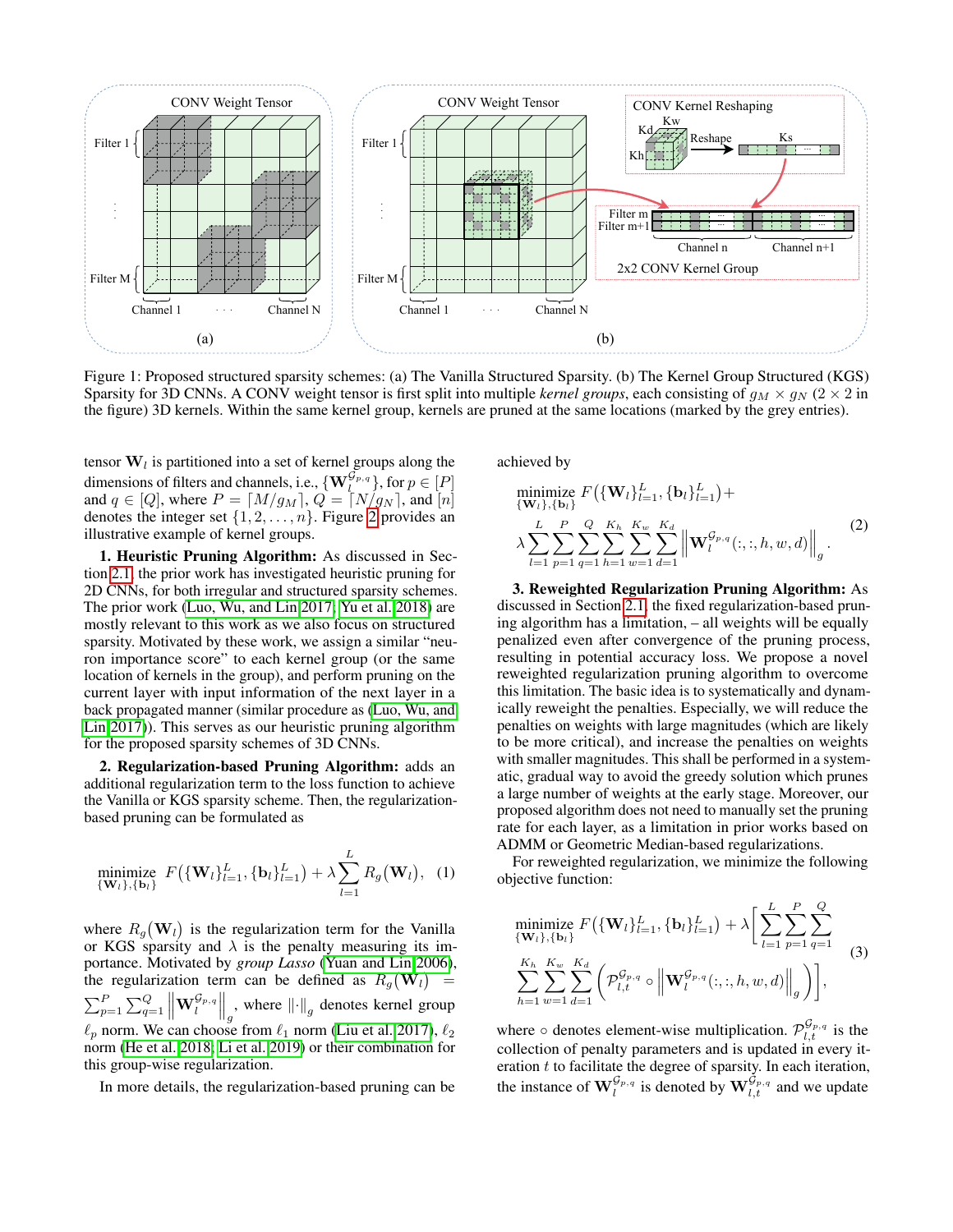<span id="page-4-0"></span>

Figure 2: An example of kernel groups, each consisting of  $g_M \times g_N$  (2  $\times$  2) 3D kernels. Within the same kernel group, kernels are pruned at the same locations (marked by the grey entries). To achieve the same sparsity pattern for kernels in the same group, group lasso is calculated as  $\left\| \mathbf{W}^{\mathcal{G}_{p,q}}_l(:,:,h,w,d) \right\|_g = \sqrt[q]{\sum_{(i,j) \in \mathcal{G}_{p,q}} |\mathbf{W}_l(:,:,h,w,d)|^g}.$ 

 $\mathcal{P}_{l,t}^{\mathcal{G}_{p,q}}$  by setting

$$
\mathcal{P}_{l,(t+1)}^{\mathcal{G}_{p,q}} = \frac{1}{\left\| \mathbf{W}_{l,t}^{\mathcal{G}_{p,q}}(:,:,h,w,d) \right\|_{g}^{2} + \epsilon},
$$

where  $\epsilon$  is a small positive number avoiding the zero denominator. The reweighted regularization process updates penalty parameters based on the current weight values, will not incur extra hyperparameters, and has a fast convergence rate as analyzed in [\(Candes, Wakin, and Boyd 2008\)](#page-7-17). After 3∼4 iterations, we will prune the weights that converge to zero, and perform a slight retraining on the non-zero weights (with a few epochs) to regain accuracy.

While overcoming the limitation in fixed regularizationbased algorithms, the advantage and flexibility in such algorithms will be preserved. There is only one  $\lambda$  as the major hyperparameter, without the need of manually deciding per-layer pruning rate. Also similar to fixed regularization algorithms, we can multiply the per-layer FLOPs value to each layer  $l$  in the above optimization function. In this way we can target at the overall FLOPs reduction, which is more relevant to the actual acceleration. In the experiments, we set the FLOPs reduction as the optimization target, and report the corresponding FLOPs reduction rates and actually measured mobile accelerations.

## 5 Experimental Results

# 5.1 Evaluation on Sparsity Schemes and Pruning Algorithms

Experimental Setup. We test the proposed two structured sparsity schemes i.e., Vanilla and KGS sparsity and three pruning algorithms on 3D CNN models (including one (2+1)D CNN): C3D [\(Tran et al. 2015\)](#page-8-5), R(2+1)D [\(Tran et al.](#page-8-16) [2018\)](#page-8-16), and S3D [\(Xie et al. 2018\)](#page-8-17). Besides the two proposed sparsity schemes, a filter sparsity scheme is also implemented, where the filters may be pruned as a whole, and which is a direct generalization of the filter pruning of 2D CNNs. The models are all pretrained on the Kinetics dataset [\(Carreira and](#page-7-6) [Zisserman 2017\)](#page-7-6) and transferred onto the UCF101 [\(Soomro,](#page-8-18) [Zamir, and Shah 2012\)](#page-8-18) and HMDB51 [\(Kuehne et al. 2011\)](#page-8-19) datasets as the pretrained dense models. The hyperparameter settings are the same for all pruning algorithms and sparsity schemes for fair comparisons. The batch size is fixed to 32, and the video clip length is 16 frames. The initial learning rate is 5e−3 when training the dense model, and is reduced to 2e−4 in the weight pruning and retraining for stability. The learning rate is fixed in the pruning process, while adjusted in retraining with a scheduler following the cosine function. For different types of sparsity schemes and pruning algorithms, the total number of epochs is fixed to 240 epochs.[3](#page-4-1) For the pruning of all the models, we have used the best combination of  $\ell_1$  and  $\ell_2$  norms in the regularization term. The penalty factor  $\lambda$  is set to 5e−4. The pruning and retraining processes are carried out with eight NVIDIA GeForce GTX 1080 Ti GPUs on Ubuntu operating system and the PyTorch 1.3 framework with CUDA 10.1. The total required memory is up to 38.8GB.

**Results.** The pruning results on C3D,  $R(2+1)D$  models on UCF101 dataset with various pruning algorithms and sparsity

<span id="page-4-1"></span> $3$ Although the reweighted pruning algorithm is iterative, its latter iterations require significantly fewer epochs. Thus we can set the total epochs the same for different algorithms.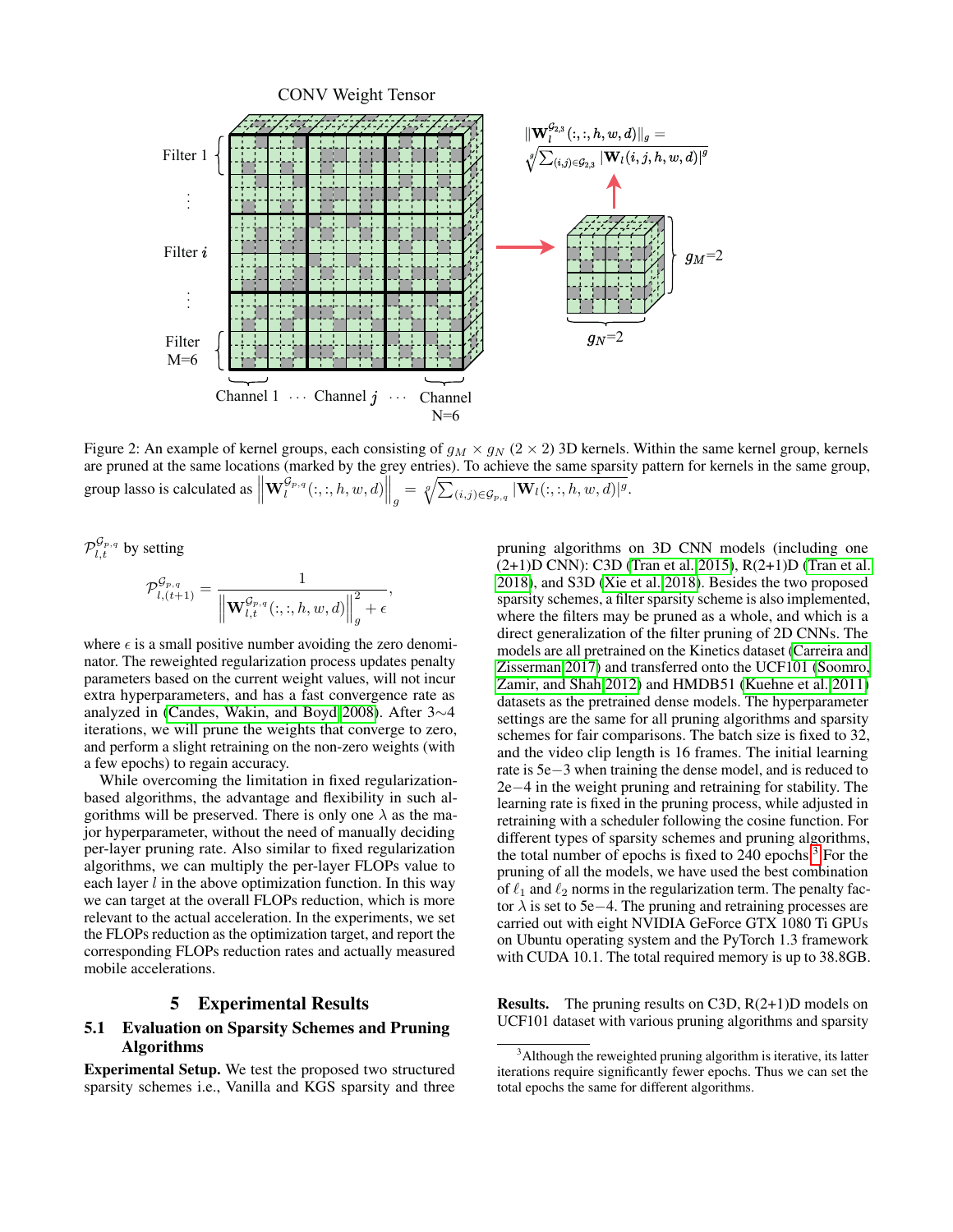<span id="page-5-0"></span>

| Model                | Pruning                             | Sparsity   | Overall FLOPs | <b>Pruning Rate</b> | Base Top-1 | Pruning Top-1 |  |
|----------------------|-------------------------------------|------------|---------------|---------------------|------------|---------------|--|
|                      | Algorithm                           | Scheme     | after Pruning | of FLOPs            | Accuracy   | Accuracy      |  |
| C3D<br>(299MB)       |                                     | Filter     | 15.2G         | $2.6\times$         |            | 78.6%         |  |
|                      | Heuristic                           | Vanilla    | 15.2G         | $2.6\times$         |            | 78.8%         |  |
|                      |                                     | <b>KGS</b> | 15.2G         | $2.6\times$         | 81.6%      | 79.0%         |  |
|                      |                                     | <b>KGS</b> | 10.8G         | $3.6\times$         |            | 78.5%         |  |
|                      | Regularization                      | Filter     | 15.2G         | $2.6\times$         |            | 78.8%         |  |
|                      |                                     | Vanilla    | 15.2G         | $2.6\times$         | 81.6%      | 79.0%         |  |
|                      |                                     | <b>KGS</b> | 15.2G         | $2.6\times$         |            | 79.6%         |  |
|                      |                                     | <b>KGS</b> | 10.8G         | $3.6\times$         |            | 79.3%         |  |
|                      | Reweighted<br><b>Regularization</b> | Filter     | 15.2G         | $2.6\times$         |            | $79.3\%$      |  |
|                      |                                     | Vanilla    | 15.2G         | $2.6\times$         | 81.6%      | 79.7%         |  |
|                      |                                     | <b>KGS</b> | 15.2G         | $2.6\times$         |            | 80.5%         |  |
|                      |                                     | <b>KGS</b> | 10.8G         | $3.6\times$         |            | 80.2%         |  |
|                      | Heuristic                           | Filter     | 15.9G         | $2.6\times$         |            | 89.0%         |  |
|                      |                                     | Vanilla    | 15.9G         | $2.6\times$         | 94.0%      | 89.4%         |  |
| $R(2+1)D$<br>(120MB) |                                     | <b>KGS</b> | 15.9G         | $2.6\times$         |            | 90.4%         |  |
|                      |                                     | <b>KGS</b> | 12.7G         | $3.2\times$         |            | 89.9%         |  |
|                      | Regularization                      | Filter     | 15.9G         | $2.6\times$         |            | 89.8%         |  |
|                      |                                     | Vanilla    | 15.9G         | $2.6\times$         | 94.0%      | 90.8%         |  |
|                      |                                     | <b>KGS</b> | 15.9G         | $2.6\times$         |            | 91.7%         |  |
|                      |                                     | <b>KGS</b> | 12.7G         | $3.2\times$         |            | 91.3%         |  |
|                      |                                     | Filter     | 15.9G         | $2.6\times$         |            | 90.5%         |  |
|                      | Reweighted<br><b>Regularization</b> | Vanilla    | 15.9G         | $2.6\times$         | 94.0%      | 91.7%         |  |
|                      |                                     | <b>KGS</b> | 15.9G         | $2.6\times$         |            | $92.5\%$      |  |
|                      |                                     | <b>KGS</b> | 12.7G         | $3.2\times$         |            | 92.0%         |  |

Table 1: 3D CNN pruning results on the UCF101 dataset.

schemes are provided in Table [1.](#page-5-0) For each pruning algorithm, the three sparsity schemes are compared under the same pruning rate (FLOPs reduction on the overall model), and KGS results of two pruning configurations are compared. As can be observed in the table, the KGS sparisity scheme consistently outperforms the vanilla sparsity, and these two schemes both perform better than filter pruning. The reweighted regularization algorithm consistently outperforms the other two pruning algorithms. The advantages of KGS sparsity and reweighted regularization are stated in Section 3 and Section 4. With reweighted regularization and KGS sparsity scheme, both C3D and R(2+1)D could achieve only 1%∼1.5% accuracy loss under pruning rate of 2.6×.

## 5.2 Evaluation on Mobile Acceleration **Performance**

Mobile Acceleration Framework Implementation. We design and implement an end-to-end, compiler-assisted CNN acceleration framework that supports 3D CNNs. Without any pruning-related optimizations, RT3D is already faster than state-of-the-art CNN execution frameworks (such as MNN and PyTorch Mobile) on mobile CPUs, because we include more advanced optimizations like fine-tuned high-efficient SIMD (Single Instruction, Multiple Data) execution, finetuned weight layout organization, etc. Our framework is also the first to support 3D CNN executions on mobile GPUs. It is general, supporting both 2D and 3D CNNs. Comparing to other popular CNN acceleration frameworks that support 2D

CONV (like TVM and MNN) on standard 2D benchmarks like VGG-Net, ResNet, MobileNet-V2, etc., our developed framework also yields consistently better performance.

Moreover, RT3D is also the first to support various sparsity schemes, including Filter, and proposed Vanilla and KGS sparsity. Based on the sparsity scheme, it employs a compilerbased automatic code generation approach to reorganize the model weights, regularize the computations, tune the computation configuration, and generate the optimized model inference codes. Our framework can automatically generate both optimized CPU (vectorized C++) and GPU (OpenCL) codes to support both dense and sparse 3D CNN executions.

Test-bed and Evaluation Setup. The evaluations are conducted on a Samsung Galaxy S20 cellphone with the latest Qualcomm Snapdragon 865 platform consisting of a Qualcomm Kryo 585 Octa-core CPU and a Qualcomm Adreno 650 GPU. All experiments run 50 times with 8 threads on mobile CPU, and all pipelines on mobile GPU. Because different runs do not vary severely, only the average inference execution time is reported for readability. All models are tuned to their best configurations, e.g., with computational graph optimizations, the best tiling size, unrolling size, etc. 32-bit floating point is applied for CPU runs, and 16-bit floating point is used for GPU runs. This is the same for both baseline mobile acceleration frameworks and our RT3D framework for a fair comparison, as quantization is not supported by baseline frameworks.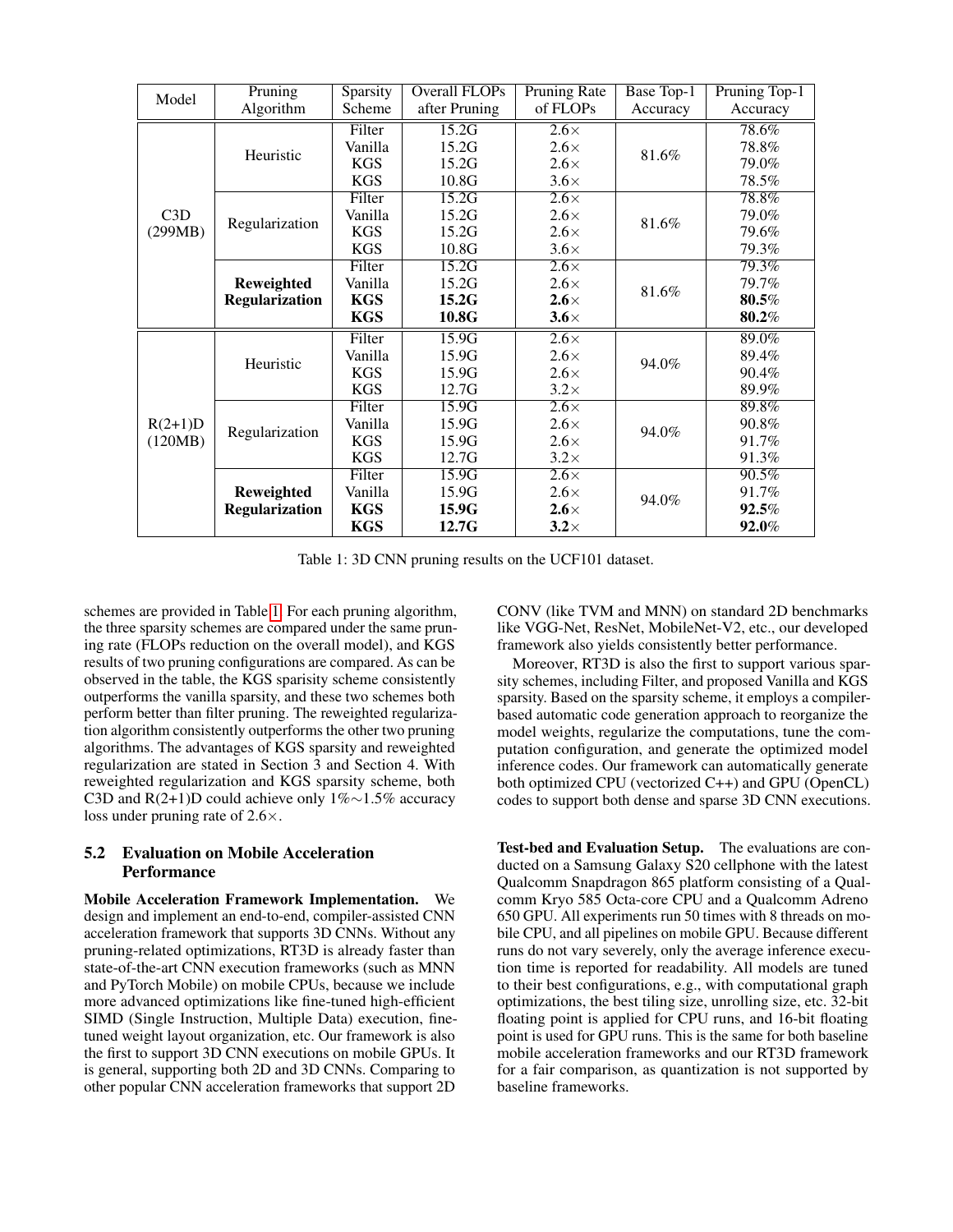<span id="page-6-1"></span>

| Framework        | <b>MNN</b>               | PyTorch | RT3D (Dense) |             |            |             | RT3D (Sparse) |                   |            |               |
|------------------|--------------------------|---------|--------------|-------------|------------|-------------|---------------|-------------------|------------|---------------|
| Device           | CPU                      | CPU     | <b>CPU</b>   | Speedup     | <b>GPU</b> | Speedup     | <b>CPU</b>    | Speedup           | <b>GPU</b> | Speedup       |
|                  | (ms)                     | (ms)    | (ms)         |             | ms         |             | ms            |                   | ms         |               |
| C3D              | 948                      | 2544    | 902          | $2.8\times$ | 488        | $5.2\times$ | 357           | 7.1 $\times$      | 142        | 17.9 $\times$ |
| $R(2+1)D$        | $\overline{a}$           | 4104    | 1074         | $3.8\times$ | 513        | $8.0\times$ | 391           | 10.5 $\times$     | 141        | $29.1\times$  |
| S <sub>3</sub> D | $\overline{\phantom{0}}$ | 6617    | 139          | $5.8\times$ | 565        | $1.7\times$ | 611           | $\bm{10.8}\times$ | 293        | $22.6\times$  |

Table 2: Inference latency comparison of RT3D, MNN, and PyTorch on mobile CPU and GPU. MNN does not support R(2+1)D and S3D yet. For RT3D (Sparse), all models are pruned by reweighted regularization algorithm with KGS sparsity. The pruning rate (in FLOPs) is  $3.6\times$  for C3D,  $3.2\times$  for R(2+1)D, and  $2.1\times$  for S3D, and the accuracy is  $80.2\%$ ,  $92.0\%$ , and  $90.2\%$ , respectively.

<span id="page-6-3"></span>

| Model     | Sparsity   | Base Top-1 | Pruning Top-1 | <b>FLOPs</b>  | Pruning Rate | Latency (ms) |     |
|-----------|------------|------------|---------------|---------------|--------------|--------------|-----|
|           | Scheme     | Accuracy   | Accuracy      | after Pruning | of FLOPs     | <b>CPU</b>   | GPU |
| C3D       | Vanilla    | 81.6%      | $80.0\%$      | 16.4G         | $2.4\times$  | 525          | 236 |
|           | <b>KGS</b> |            |               | 9.7G          | 4.0 $\times$ | 329          | 134 |
| $R(2+1)D$ | Vanilla    | 94.0%      | 91.8%         | 15.5G         | $2.5\times$  | 523          | 225 |
|           | <b>KGS</b> |            |               | 10.2G         | 4.0 $\times$ | 360          | 127 |

Table 3: Comparison between Vanilla and KGS sparsity schemes: pruning rate, and inference latency with the same pruning Top-1 accuracy on the UCF101 dataset. Reweighted regularization pruning is applied for all models.

Mobile Acceleration Results. We next evaluate RT3D by comparing it with MNN [\(Alibaba 2020\)](#page-7-4) and PyTorch Mobile (PyTorch) [\(PyTorch 2019\)](#page-8-2).<sup>[4](#page-6-0)</sup> Table [2](#page-6-1) compares the end-to-end 3D CNN inference time (latency). RT3D supports both dense (original) and sparse 3D CNNs on both mobile CPU and mobile GPU, PyTorch supports dense models on CPU only, and MNN supports dense C3D on CPU only. For sparse models, RT3D uses pruned models by reweighted regularization pruning algorithms with KGS sparsity with the pruning rate of  $3.6 \times$  for C3D,  $3.2 \times$  for R(2+1)D, and  $2.1 \times$  for S3D, and the accuracy of  $80.2\%$ ,  $92.0\%$ , and  $90.2\%$ <sup>[5](#page-6-2)</sup>, respectively. In the table, the RT3D speedups are compared with PyTorch. RT3D outperforms MNN and PyTorch on mobile CPU for all cases. RT3D on mobile GPU performs even better than on CPU. For example, for C3D, the fully optimized RT3D (Sparse) outperforms the CPU version of PyTorch and MNN with the speedup of  $7.1 \times$  and  $2.7 \times$  on CPU, and  $17.9 \times$  and  $6.7\times$  on GPU, respectively. Notably, on mobile GPU, the fully optimized RT3D can infer 16 frames by using C3D,  $R(2+1)D$ , and S3D within 142 ms, 141 ms, and 293 ms, respectively, achieving real-time execution (say 30 frames per second) of 3D CNNs on mobile devices.

Importantly, although RT3D's dense implementations have already been fully optimized, our sparse implementations especially on mobile GPU can fully transform the pruning rate of FLOPs into inference latency speedup. For example, on C3D, from RT3D (dense) to RT3D (sparse) on GPU, the improvement on inference latency is  $3.43\times$ , while the pruning rate of the sparse model is  $3.6 \times$ . This validates the statement in Section 3 that the proposed KGS sparsity scheme can exploit the parallelism degree on device. Moreover, 3D CONV

is memory-intensive, bounded by both memory bandwidth and latency (which is more severe on mobile GPU due to its even limited cache capacity), and our pruning/compilation codesign is able to mitigate this issue with incurring negligible overhead. Our cache access count results validate this.

Ablation Study. We also compare two sparsity schemes, Vanilla and KGS in terms of pruning rate and inference latency on mobiles by controlling the same pruning top-1 accuracy (as shown in Table [3\)](#page-6-3). It shows that KGS scheme achieves both higher pruning rate (in FLOPs) and lower inference latency under the same pruning accuracy on both C3D and  $R(2+1)D$  due to KGS's high flexibility and seamless match with compiler-level optimizations.

## 6 Conclusion

This paper presents RT3D, a mobile acceleration framework for 3D CNNs that includes two novel, mobile-friendly structured sparsity schemes (Vanilla and KGS) and best-suited pruning algorithms, that can achieve low inference latency and high accuracy, simultaneously. Based on them, RT3D employs a compiler-assisted code generation framework to transform pruning benefits to performance gains. The evaluation results show that RT3D beats two state-of-the-art acceleration frameworks with speedup up to  $29.1 \times$ . RT3D can infer 16 video frames within 150 ms, for the first time, achieving real-time inference of 3D CNNs on off-the-shelf mobile devices with a pure software solution.

#### Ethics Statement

As a pure software solution, RT3D is the first to achieve real-time execution of 3D CNNs on mobile devices without notable accuracy loss–which can only be achieved by special (and more expensive) hardware solutions previously. This

<span id="page-6-0"></span><sup>4</sup>Other popular mobile CNN acceleration frameworks like TVM and TFLite do not support 3D CNNs.

<span id="page-6-2"></span><sup>&</sup>lt;sup>5</sup>The base accuracy of S3D is 90.6%.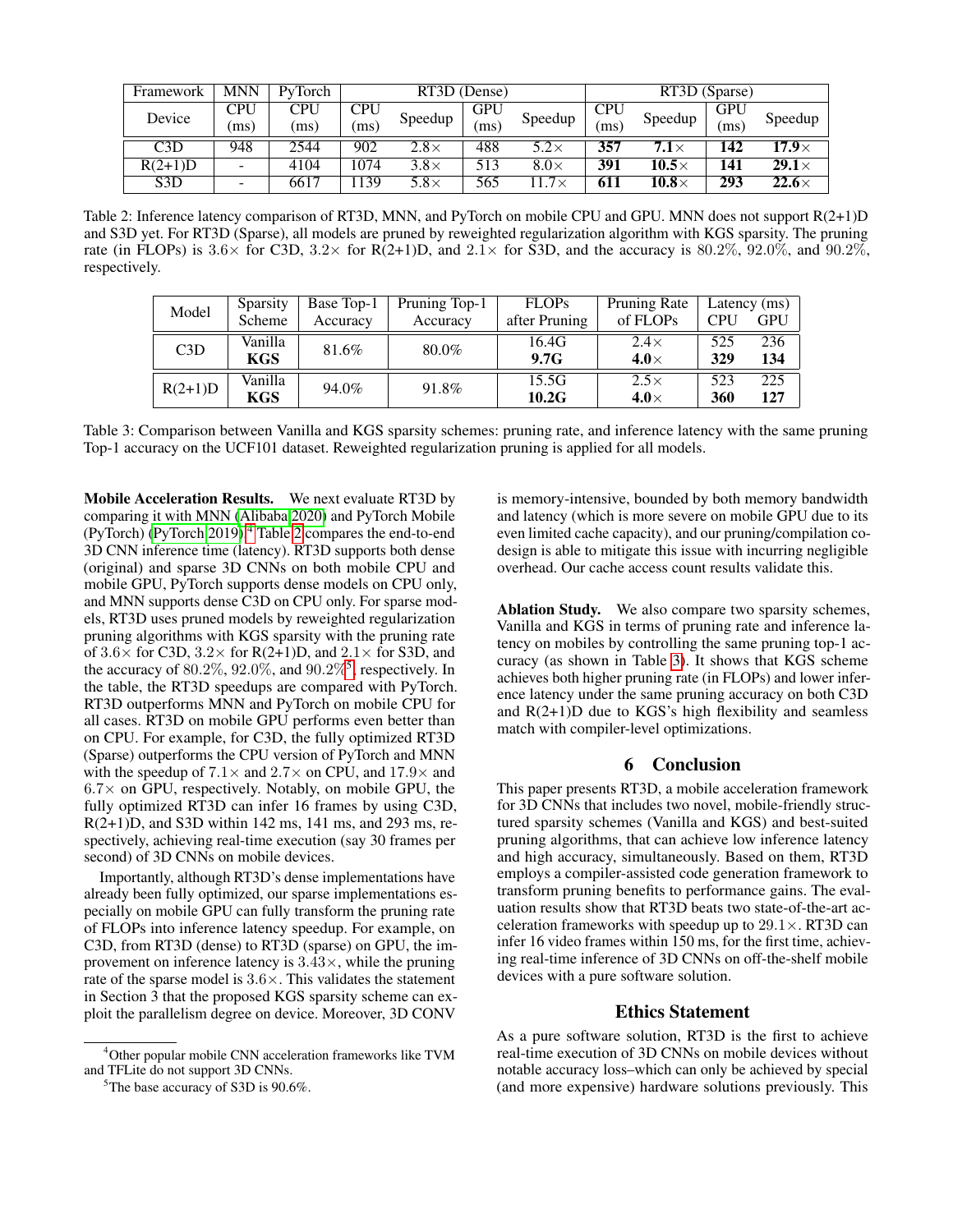research will significantly encourage the general research of deep learning acceleration with software-based techniques while reducing the demand for some hardware-based accelerations. RT3D will enable many machine learning applications of behavior/activity detection on mobile platforms that have to run on the cloud previously.

The ethical aspects and future societal consequences of this research are highly application-dependent. This work has the following potential positive impact in society: First, because machine learning applications can run on the mobile (edge) side only without transmitting user data to the cloud server, data privacy is significantly enhanced, thus these applications can run in a more private environment. Second, this work may also significantly broaden the usage of machine learning in many other domains ranging from medical science, biology to geoscience and environmental science, e.g., combining motion sensors and high-precision 3D CNN inferences to support short-latency motion recognition can enable a real-time Parkinson treatment. At the same time, this work may have some negative consequences: due to the low-cost and easy-accessible nature of machine learning on mobile, this work has the potential of increasing the possibility of misusing machine learning techniques. Furthermore, we should be cautious of the result of the failure of the system which could cause wrong decision making, thus jeopardizing the safety of the public and individuals. In addition, all experiments in our work are based on the public dataset and our task/method does not leverage biases in the data.

## Acknowledgement

This material is based upon work supported by the National Science Foundation (NSF) under Grants CCF-1937500, CNS-1932351, Army Research Office Young Investigator Program 76598CSYIP, and Jeffress Trust Awards in Interdisciplinary Research. Any opinions, findings, and conclusions or recommendations expressed in this material are those of the authors and do not necessarily reflect the views of NSF, or Thomas F. and Kate Miller Jeffress Memorial Trust.

#### References

<span id="page-7-4"></span>Alibaba. 2020. [https://github.com/alibaba/MNN.](https://github.com/alibaba/MNN)

<span id="page-7-17"></span>Candes, E. J.; Wakin, M. B.; and Boyd, S. P. 2008. Enhancing sparsity by reweighted  $\ell$ 1 minimization. *Journal of Fourier analysis and applications* 14(5-6): 877–905.

<span id="page-7-6"></span>Carreira, J.; and Zisserman, A. 2017. Quo vadis, action recognition? a new model and the kinetics dataset. In *Proceedings of the IEEE conference on computer vision and pattern recognition (CVPR)*, 6299–6308.

<span id="page-7-15"></span>Chen, H.; Song, M.; Zhao, J.; Dai, Y.; and Li, T. 2019. 3Dbased video recognition acceleration by leveraging temporal locality. In *Proceedings of the 46th International Symposium on Computer Architecture*, 79–90.

<span id="page-7-3"></span>Chen, T.; Moreau, T.; Jiang, Z.; Zheng, L.; Yan, E.; Shen, H.; Cowan, M.; Wang, L.; Hu, Y.; Ceze, L.; Guestrin, C.; and Krishnamurthy, A. 2018. TVM: An automated end-to-end optimizing compiler for deep learning. In *13th USENIX Sym-* *posium on Operating Systems Design and Implementation (OSDI 18)*, 578–594.

<span id="page-7-16"></span>Chetlur, S.; Woolley, C.; Vandermersch, P.; Cohen, J.; Tran, J.; Catanzaro, B.; and Shelhamer, E. 2014. cudnn: Efficient primitives for deep learning. *arXiv preprint arXiv:1410.0759* .

<span id="page-7-10"></span>Dong, X.; and Yang, Y. 2019. Network pruning via transformable architecture search. In *Advances in Neural Information Processing Systems (NeurIPS)*, 759–770.

<span id="page-7-9"></span>Guo, Y.; Yao, A.; and Chen, Y. 2016. Dynamic network surgery for efficient dnns. In *Advances in neural information processing systems (NeurIPS)*, 1379–1387.

<span id="page-7-8"></span>Han, S.; Mao, H.; and Dally, W. J. 2016. Deep Compression: Compressing Deep Neural Networks with Pruning, Trained Quantization and Huffman Coding. In *International Conference on Learning Representations (ICLR)*.

<span id="page-7-1"></span>Han, S.; Shen, H.; Philipose, M.; Agarwal, S.; Wolman, A.; and Krishnamurthy, A. 2016. Mcdnn: An approximationbased execution framework for deep stream processing under resource constraints. In *Proceedings of the 14th Annual International Conference on Mobile Systems, Applications, and Services (MobiSys)*, 123–136. ACM.

<span id="page-7-13"></span>He, Y.; Kang, G.; Dong, X.; Fu, Y.; and Yang, Y. 2018. Soft filter pruning for accelerating deep convolutional neural networks. In *International Joint Conference on Artificial Intelligence (IJCAI)*.

<span id="page-7-11"></span>He, Y.; Liu, P.; Wang, Z.; Hu, Z.; and Yang, Y. 2019. Filter pruning via geometric median for deep convolutional neural networks acceleration. In *Proceedings of the IEEE Conference on Computer Vision and Pattern Recognition (CVPR)*, 4340–4349.

<span id="page-7-12"></span>He, Y.; Zhang, X.; and Sun, J. 2017. Channel pruning for accelerating very deep neural networks. In *Proceedings of the IEEE International Conference on Computer Vision (ICCV)*, 1389–1397.

<span id="page-7-14"></span>Hegde, K.; Agrawal, R.; Yao, Y.; and Fletcher, C. W. 2018. Morph: Flexible acceleration for 3D CNN-based video understanding. In *2018 51st Annual IEEE/ACM International Symposium on Microarchitecture (MICRO)*, 933–946. IEEE.

<span id="page-7-2"></span>Huynh, L. N.; Lee, Y.; and Balan, R. K. 2017. Deepmon: Mobile gpu-based deep learning framework for continuous vision applications. In *Proceedings of the 15th Annual International Conference on Mobile Systems, Applications, and Services (MobiSys)*, 82–95. ACM.

<span id="page-7-5"></span>Ji, S.; Xu, W.; Yang, M.; and Yu, K. 2012. 3D convolutional neural networks for human action recognition. *IEEE transactions on pattern analysis and machine intelligence (T PAMI)* 35(1): 221–231.

<span id="page-7-7"></span>Köpüklü, O.; Kose, N.; Gunduz, A.; and Rigoll, G. 2019. Resource efficient 3d convolutional neural networks. In *2019 IEEE/CVF International Conference on Computer Vision Workshop (ICCVW)*, 1910–1919. IEEE.

<span id="page-7-0"></span>Krizhevsky, A.; Sutskever, I.; and Hinton, G. E. 2012. Imagenet classification with deep convolutional neural net